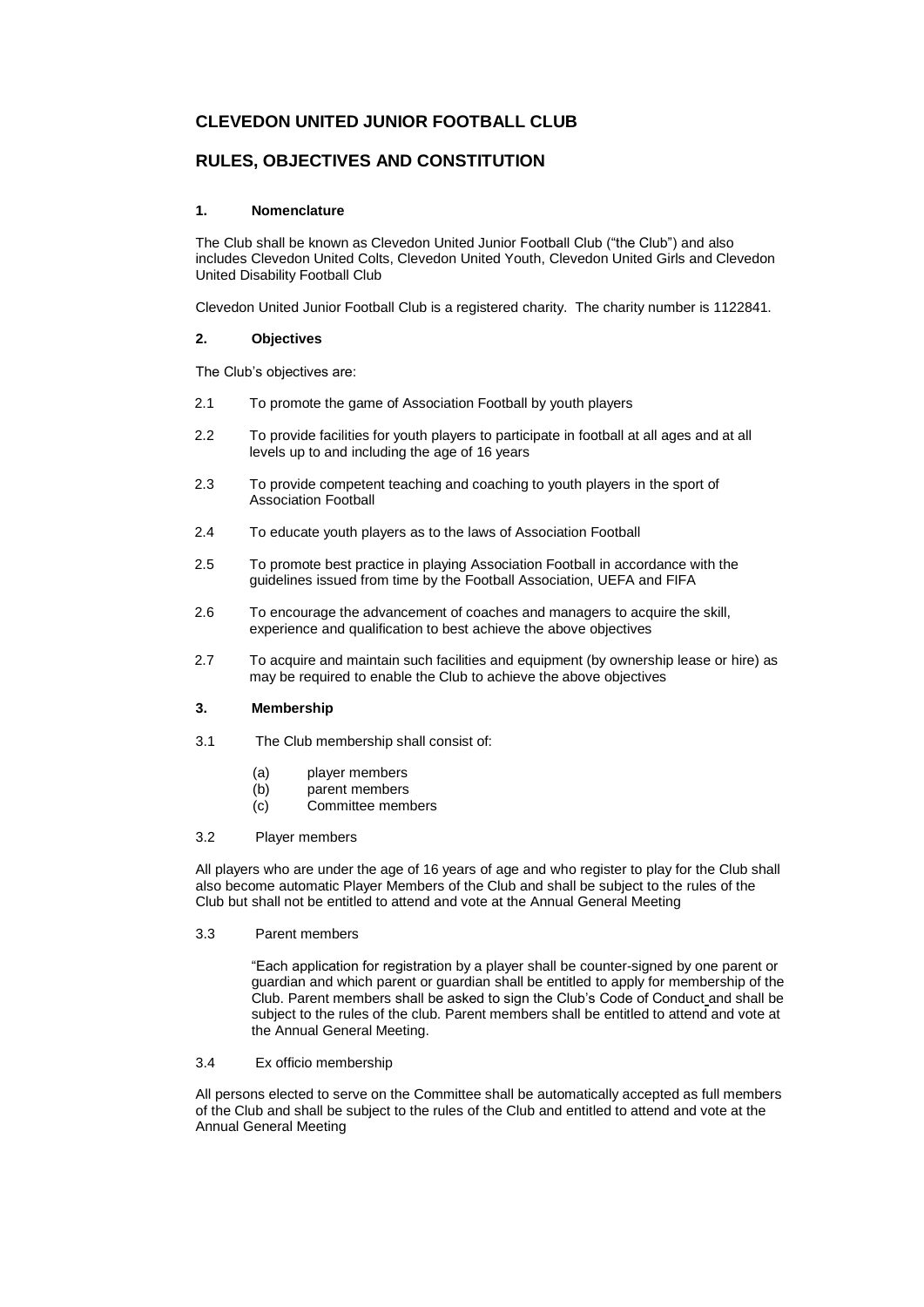Any Parent Member or ex-officio member shall be entitled to attend and vote at the Annual General Meeting and any extra-ordinary General Meeting and shall be referred to in these Rules as a "Full Member"

## **4.** Management Committee

The Management Committee shall consist of:

*Mandatory members*

- (a) Chairman
- (b) Vice Chairman
- (c) Secretary
- (d) Treasurer
- (e) Registration Secretary
- (f) Child Welfare Officer
- (g) Purchasing Officer
- (h) Girls Administration Secretary
- (i) Press/Media Representative
- (j) Chair Development Committee
- (k) Fixtures/Results Secretary

An individual may not serve in more than one of the above capacities unless there are insufficient numbers of fit and proper persons willing to offer themselves for election for each of the above positions

*Optional members*

- (a) Development Committee Treasurer (reports to Treasurer)
- (b) Development Committee
- (c) Such of the following additional officers as the Committee shall deem expedient to
- (d) appoint to assist in the following positions: Assistant Secretary, Assistant Treasurer and Assistant Registration Secretary

Members of the Management Committee are elected each year at AGM for a maximum period of twelve months and may, if they so wish, stand for re-election at each subsequent AGM. The nominees for each position shall be proposed, seconded and voted for in the normal way. If two or more nominees wish to stand for the same position, the nominee gaining the most votes (cast at AGMO will be elected.

A full member or Committee member may hold two or more of the above positions Provided that no individual shall hold more than three positions in total (such total to include any of the mandatory offices)

## **5. Committee's powers and responsibilities**

5.1 "The Management Committee shall be authorised to carry out all the duties powers and responsibilities of the Club (including but without prejudice to the generality of the foregoing, the day to day management of Club and all disciplinary issues) save with regard to those matters within Rules and Constitution of the Club that are required to be dealt with by the Club at its Annual General Meeting or are required to be approved by 75% of the Voting Members attending and voting at the Annual General Meeting or an Extraordinary General Meeting. A minimum of five Management Committee members shall be required to attend meetings to form a valid quorum. Decisions shall be made by the Management Committee upon a majority vote of those Management Committee members attending and voting but subject always to a valid quorum. The Chairman of each Management Committee meeting shall be entitled to vote. In the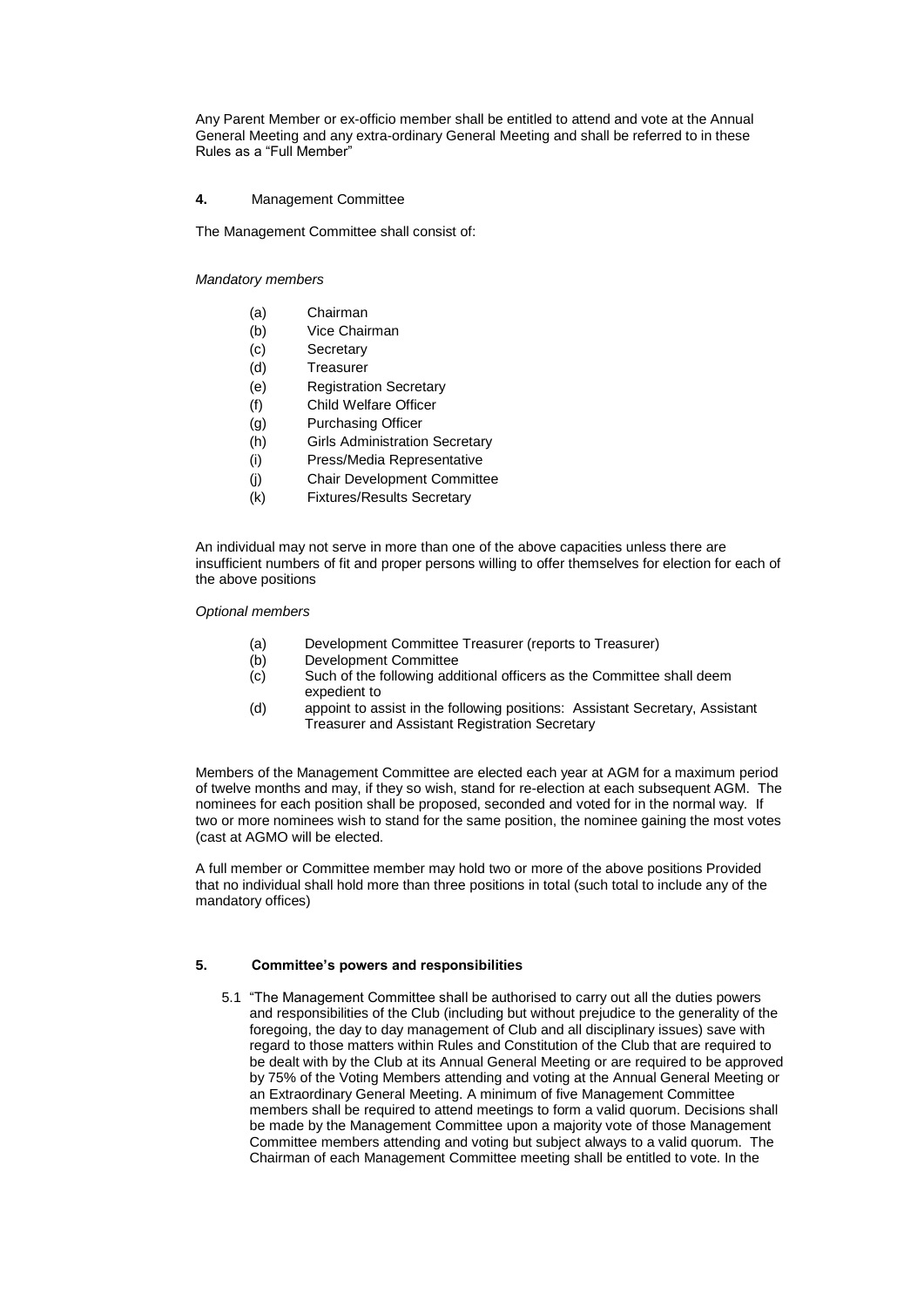event of a tie the Chairman of the relevant meeting shall have an additional casting vote"

- 5.2 "The property and assets of the Club shall vest in the Management Committee and be held as Trustees on behalf of the Club"
- 5.3 The Management Committee shall have to power to appoint sub-committees for the purposes of the discharge of its powers and duties and shall also be empowered to appoint additional members to the Management Committee to fill any casual vacancies arising and such appointment(s) shall continue until the AGM next following
- 5.4 The Management Committee shall hold a minimum of seven meetings in each year together with such other meetings as may be called from time to time
- 5.5 Decisions shall be made by the Management Committee upon a majority vote of those Management Committee members attending and voting. The Chairman of each Management Committee meeting shall be entitled to vote. In the event of a tie the Chairman of the relevant meeting shall have an additional casting vote.
- 5.6 The Secretary shall convene a meeting of the Management Committee upon not less than 7 days and not more than 14 days notice,upon receiving written request from at least three members of the Committee to convene such a meeting. Such request must state the purpose of the meeting and the matters which the Management Committee will be invited to deliberate and vote upon and which matters shall be notified to the Management Committee members when serving notice of such meeting.
- 5.7 The Management Committee shall be responsible for and administer all disciplinary measures in respect of the members players officials of the Club and with regard to any action which the Management Committee may deem necessary to take in respect of any parent or other connected to a member of player of the Club (whether or not such person shall himself/herself be a member)
- 5.8 Without prejudice to the generality of the foregoing, the Management Committee shall have the following powers:
- 5.9 To require any member, manager, player or Committee member to appear before the Management Committee to answer any charge or complaint of misconduct or breach of the rules of the Club or of the Codes of Conduct adopted hereunder or any other conduct likely to bring the Club into disrepute. For the purpose of this clause "misconduct shall include (but without prejudice to the generality of the foregoing):
	- (a) Any manager or player cautioned or dismissed for dissent or foul and abusive language or violent conduct
	- (b) Any player who is consistently in arrears in payment of annual subscription, match fees or training fees
	- (c) Any manager who fails to account when required to the Treasurer for subscription monies, match fees or training fees
	- (d) Any player or manager who wilfully breaches the rules of the FA, the Somerset FA or the rules of any competition into which the Club has been entered and in particular (but without to the generality of the foregoing) rules relating to the age of players or players requiring to be registered as a player of the Club under any league or cup competition rules
- 5.10 To suspend any player, member, manager or Committee member from playing in matches or otherwise participating in any of the Club's activities pending the outcome of the Management Committee's deliberations and thereafter for such period as the Committee shall determine
- 5.11 Prohibit (insofar as it may have the power to do so) any player, member, manager, Committee member, parent or other person having involvement with any player from attending any match or other function or activity of the Club
- 5.12 To apply to the governing body for any league or cup competition into which the Club has been entered for the removal of the registration of any player against whom any charge as referred to in clause 1.4.5.1 has been proved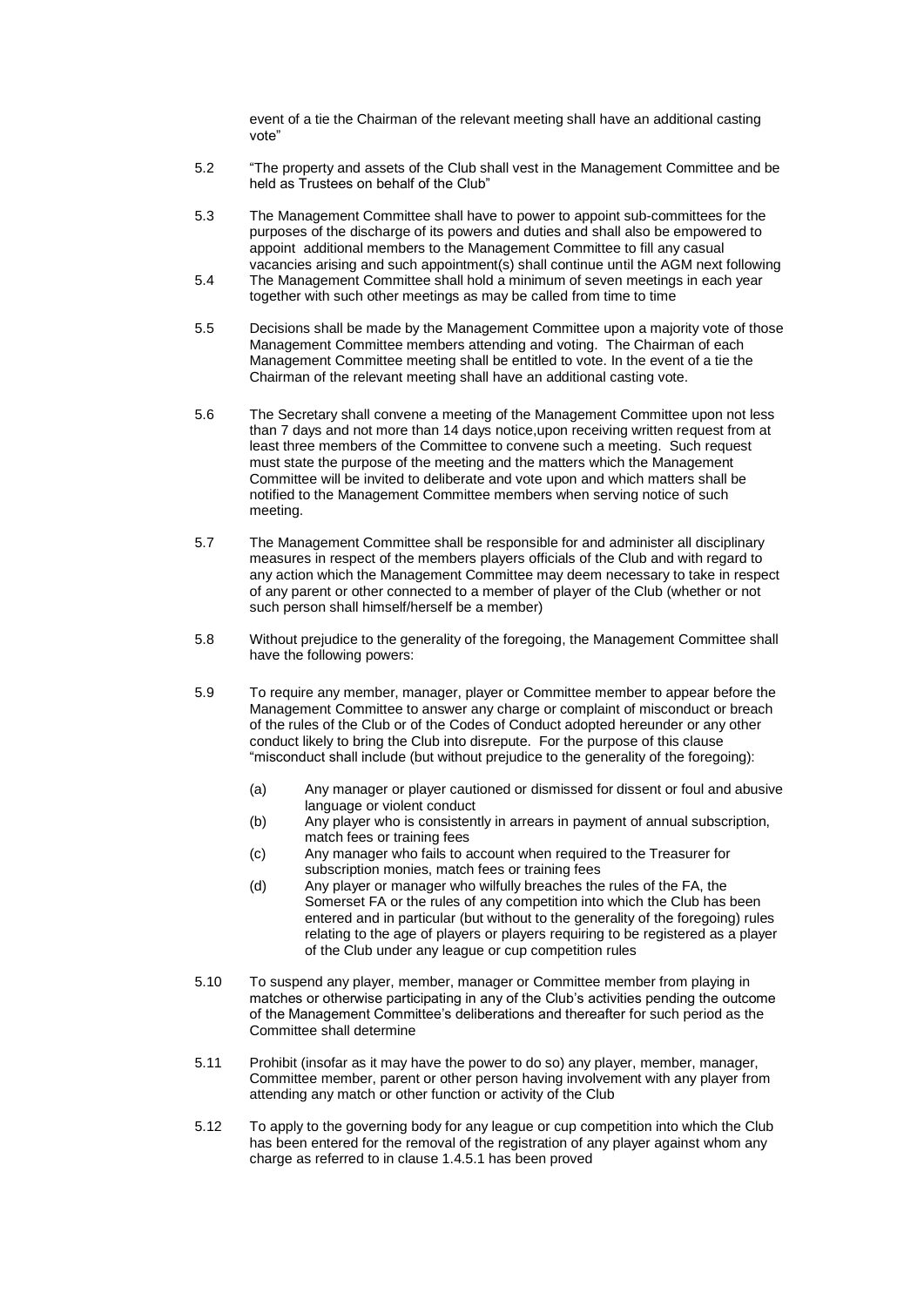- 5.13 The Management Committee shall (unless it is otherwise impracticable to do so) comply with the procedures as set out in Appendix 5 hereto
- 5.14 The members of the Management Committee shall observe the provisions of the Club Officials' Code of Conduct as set out in Appendix 5

## **6. Officers and their responsibilities**

The following Management Committee members shall have the additional powers, duties and responsibilities hereinafter referred to, together with such other powers, duties and responsibilities as maybe conferred by the Club from time to time:

#### **6.1 Chairman**

The Chairman shall act as chairman at all meetings of the Club and of the Management Committee. If the Chairman is unable to attend at any meeting then the vice-Chairman shall so act but if the Chairman and vice-Chairman shall both be unavailable or unable to attend then a chairman shall be elected for the purposes of such meeting by the majority of those persons attending and entitled to vote.

#### **6.2 Vice Chairman**

Vice-Chairman shall be entitled to carry out the duties and responsibilities of the Chairman on those occasions when the Chairman is unable or unwilling to so act

## **6.3 Secretary**

The Secretary shall deal with all correspondence written or received on behalf of the Club save to the extent that such correspondence may be delegated to another member of the Committee to deal with.

The Secretary shall deal with all matters of administration insofar as they relate to the compliance by the Club with all rules regulations and procedures in order to the Club to further its Objects and in particular (but without prejudice to the generality of the foregoing): the completion and submission of entry applications into the Woodspring League and such other leagues and competitions as the Club may decide to enter from time to time; to affiliate with the English FA and/or Somerset FA; submission of results and match cards as required under the league rules; circulation of fixture lists and referees appointments lists as provided by the relevant league and/or FA competition organisers; arranging attendance at the regular meetings as required under the rules of the Woodspring or other league(s) in which the Club is entered.

The Secretary shall not be required to deal with correspondence or other matters which fall within the duties and responsibilities of other members of the Management Committee including (but without prejudice to the generality of the foregoing) matters relating to the Club's finances, fund-raising, press reports, matters within the responsibility of the Club Welfare Officer, or matters relating to the registration of players or members

#### **6.4 Treasurer**

The Treasurer shall deal with all financial transactions on behalf of the club, obtaining and retaining appropriate records to provide an audit trail of all payments and receipts.

The Treasurer will reconcile the club's bank accounts regularly, identifying any items that require further attention and pursuing these to a satisfactory conclusion, reporting matters to the Management Committee as appropriate. He/she will routinely check income and expenditure against projected budget and take action as necessary to ensure wherever possible, unless specific items of expenditure have previously been sanctioned from financial reserves at Management Committee, the club's expenditure in any one season does not exceed its income.

The Treasurer will produce detailed annual accounts, audited as necessary to meet Charities Commission requirements, including income and expenditure accounts and balance sheet, and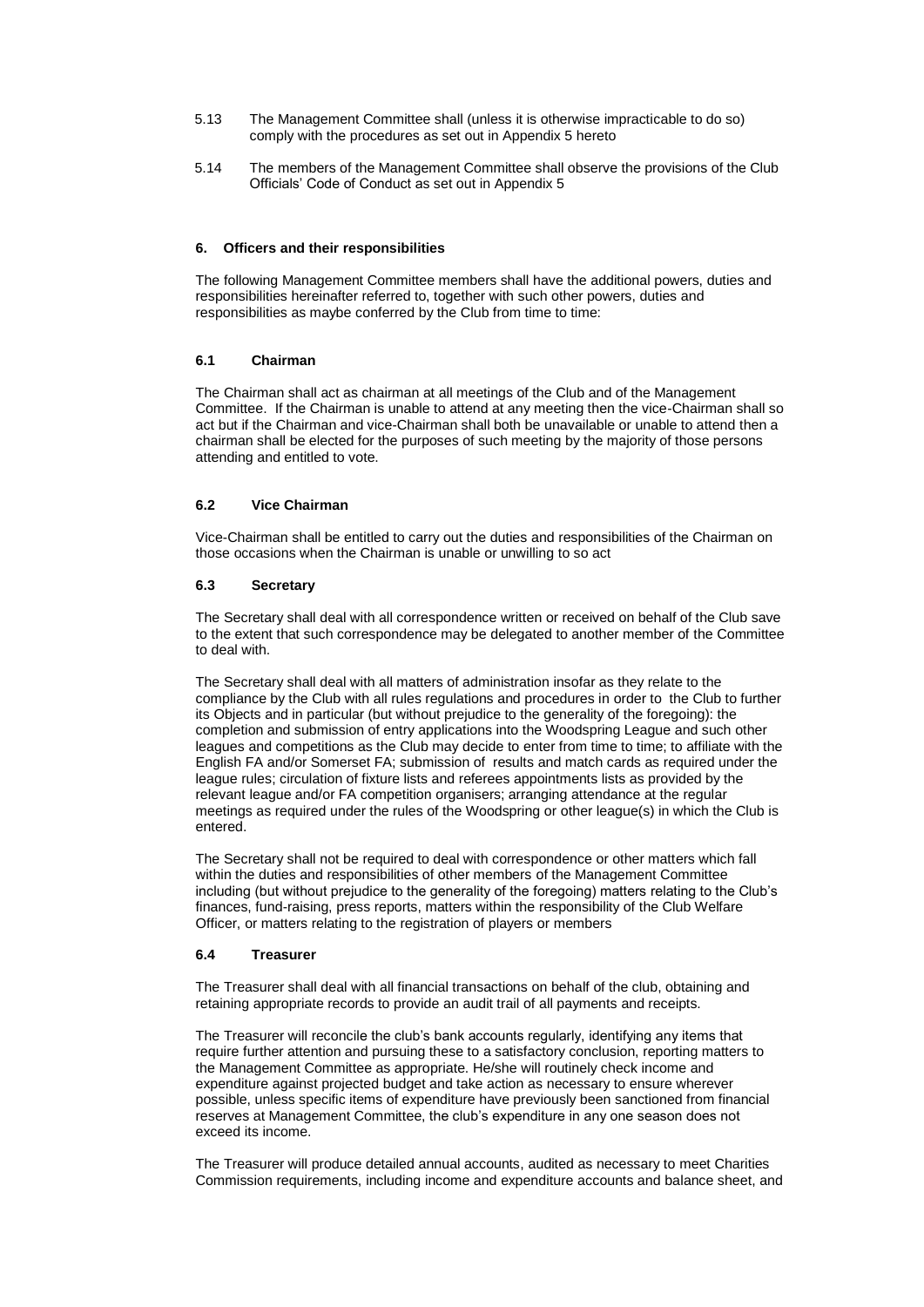will present this to the Management Committee and at the Annual General Meeting. The Treasurer will upload a copy of the annual accounts to Charities Commission website each year to meet Charities Commission governance requirements.

## **6.5 Registration Secretary**

The Registration Secretary shall be responsible for circulation to each team manager of the forms required to be completed and signed by players for the purpose of:

- (a) registration of players as Player Members of the Club
- (b) registration of players with the Woodspring Junior, Somerset & Bristol Girls leagues, or other Leagues or competitions into which teams have been entered by the Club

The Registration Secretary shall be further responsible, upon the return of each completed registration form, to submit the form to the relevant league or competition secretary within the time limits prescribed by the league or competition rules

The Registration Secretary shall keep a register of all players registered in league or other competition to play for the Club at each age group

The Registration Secretary shall deal with all transfers of players joining or leaving the Club in accordance with the Woodspring or other competition rules.

## **6.6 Club Welfare Officer**

The Club Welfare Officer shall supervise the discharge all the duties and responsibilities as required under English FA Somerset FA and/or Woodspring League Rules and/or such other statutory or other duties imposed upon the Club for the proper care and supervision for all minors within the charge or control of the Club (including responsibility towards match officials who are minors) and to ensure the effective application of the Club's Child Protection Policy. In particular (but without prejudice to the generality of the foregoing) the Club Welfare Officer shall ensure that each manager, assistant manager, coach or other assistant having contact with any minors involved in the activities of the Club shall attend a recognised Child Protection Course and shall procure and submit a disclosure form to the Disclosure and Barring Service or such other disclosure procedures as may be prescribed (by statute or otherwise) from time to time.

## **6.7 Fund Raising and Events Manager**

The Fund Raising and Events Manager shall be responsible for the Club's social activities in order to promote relations between all players, teams, managers and parents. Such activities may be combined with fund-raising and whereupon shall be organised by either the Social Secretary or the Fund Raising Secretary or both (as they may agree between themselves). He/She shall also be responsible for co-ordinating the Clubs' fund-raising activities and may delegate responsibilities to such other Management Committee members or other members as may be deemed appropriate. He/She may appoint a sub-committee to assist in the discharge of those duties and whose members may be Management Committee Members, Full Members or Parent Members. All fund-raising events must however be sanctioned by the Management **Committee** 

## **6.8 Purchasing Officer**

The Kit and Equipment Officer shall be responsible to supervise and report upon the premises used by the Club for its playing and training facilities (whether owned, leased or hired) and to report to the Management Committee from time to time the state and repair of such premises and any action that may require to be taken by way of maintenance repair or improvement. The Kit and Equipment Officer shall also maintain a record of all training and other equipment owned by the Club including equipment within the use of control of individual teams or managers and players team kit. The Kit and Equipment Officer shall be responsible for the purchase of new equipment (including team kit) subject to the prior sanction of the Management Committee and will liaise with The Treasurer regarding payment.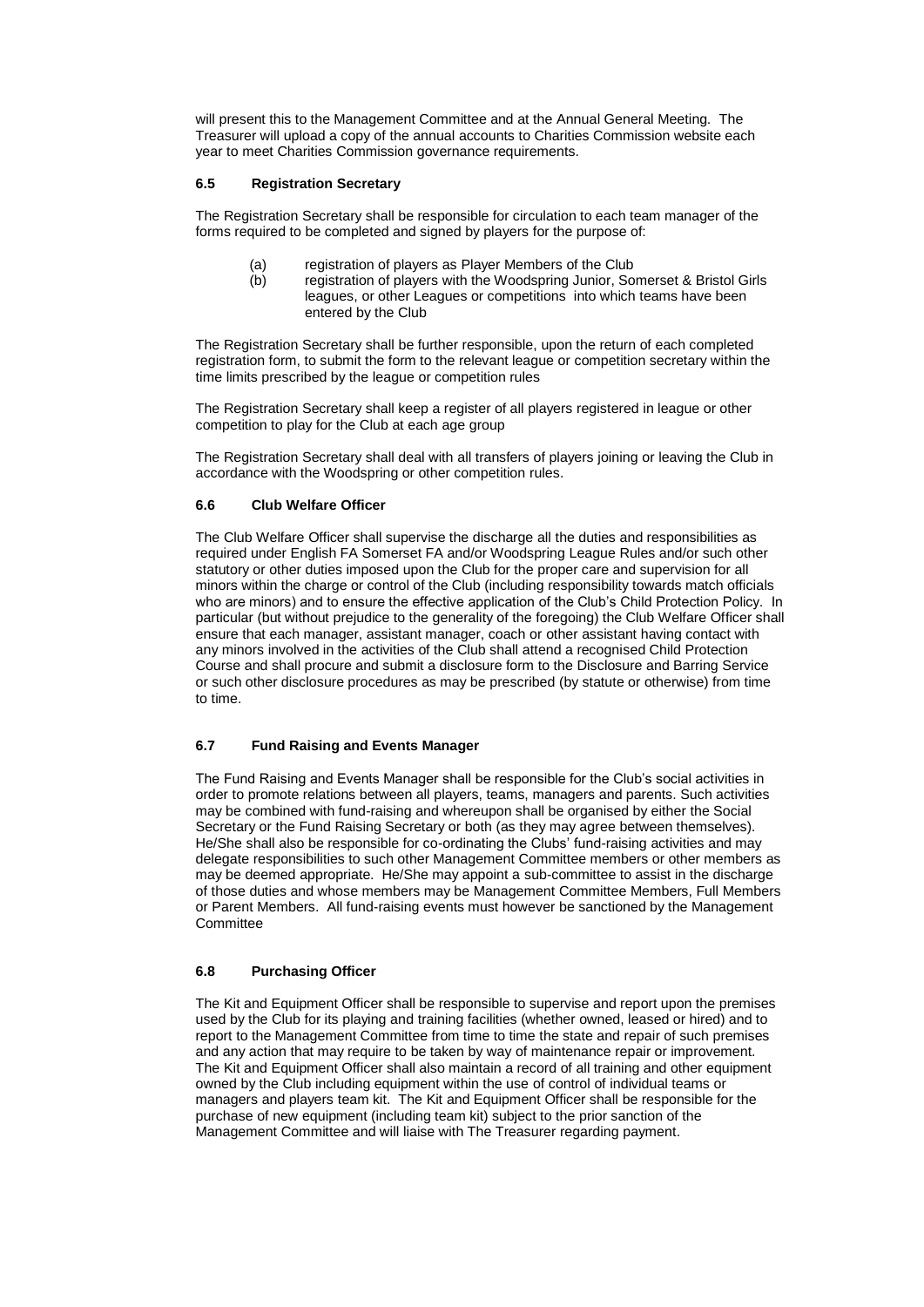## **6.9 Chair Development Committee**

The Chair of the Development Committee shall be responsible for the Club's social and fundraising activities in order to promote relations between all players, teams, managers, parents and the wider community. Such activities may be combined with fund-raising. He/She shall also be responsible for co-ordinating the Clubs' fund-raising activities and may delegate responsibilities to such other Development Committee members as may be deemed appropriate. He/She may appoint a sub-committee to assist in the discharge of those duties and whose members may be Management Committee Members, Full Members or Parent Members. All fund-raising events must however be sanctioned by the Management Committee.

## **7 Girls Administration Secretary**

The Girls Administration Secretary shall be responsible for administration directly relating to girls teams, as required by Bristol or Somerset Leagues.

## **7.1 Press/Media Representative**

The Press/Media Representative shall be responsible for all media representation including social media, twitter and the Club's website.

## **7.2 Fixtures/Results Secretary**

The Fixtures/Results Secretary shall be responsible for monitoring and planning of pitches for all teams, in line with League & County Cup requirements. The Fixtures/Results Secretary shall also be responsible for booking additional pitches as and when required.

## 8**. Managers**

## *Appointment and qualification*

- 8.1 A manager/coach and assistant manager/coach shall be appointed for each team at each age group. No manager may run more than one league team.
- 8.2 Any person may apply for and be appointed as manager assistant manager or coach provided that the Management Committee shall be satisfied that such applicant is a fit an proper person and subject also to a Disclosure and Barring Service search and subject also to such applicant either holding or undertaking to obtain within six months of appointment the following qualifications:
	- a. F A Level 1 certificate in Coaching Football within 12 months of appointment
	- b. F A recognised First Aid certificate within 2 months of appointment to meet child protection requirements
	- c. Attendance at a recognised Child Welfare Workshop
	- d. Provided that the Committee shall be empowered to extend the period required to obtain all or any of the above qualifications as it shall in its discretion deem appropriate where the Applicant is unable to complete the required courses within the said six month period but such period cannot under any circumstances be extended beyond 12 months from the date of appointment.
- 8.3 Where there is a long-term commitment to the club and subject to prior approval by Management Committee, the club will pay for managers and their assistant to attend the following courses: Level 1, Level 2, Youth Module 1 and Youth Module 2.

## *Responsibilities*

8.4 Managers are representatives of the Club and charged with the responsibilities for protecting Club property, maintaining discipline amongst parents and players, observance of league and F A rules and to ensure that no action is taken which may bring the Club into disrepute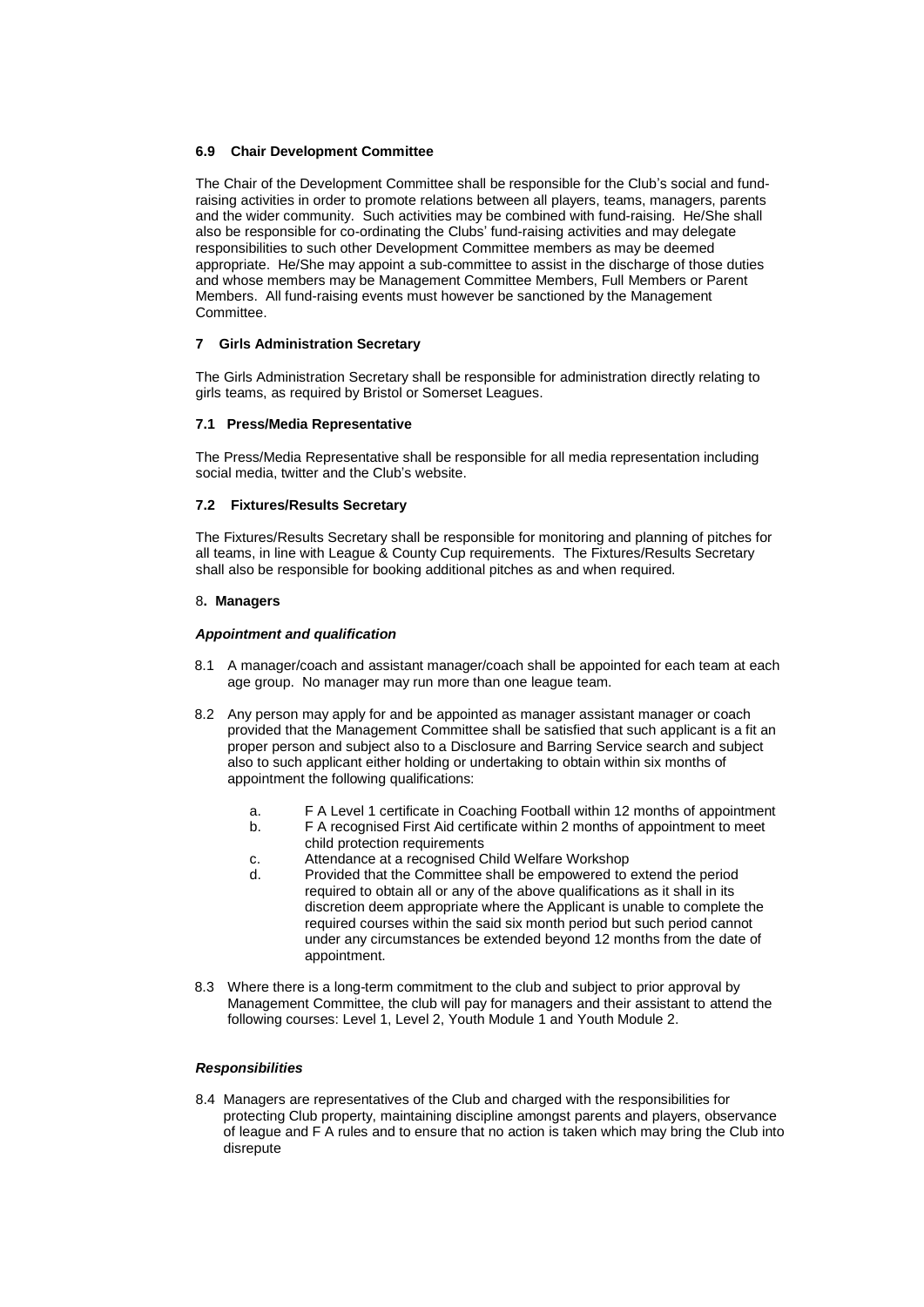- 8.5 Managers shall familiarise themselves with and comply with the "Managers Responsibilities" as set out in Appendix 6
- 8.6 Managers shall be responsible for the payment of fines arising from a managers failure to properly comply with league, Cup or F A Rules including (but without prejudice to the generality of the foregoing) properly completion and notification of results via approved systems (such as Full Time and Whole Game System), and contacting and payment of appointed referees
- 8.7 Managers shall attend or arrange representation at each monthly Club meeting and at the Annual General Meeting
- 8.8 Managers shall ensure that parents or other persons attending at training sessions or matches are familiar with the Parent/Spectators Code of Conduct as set out in Appendix 6 and to ensure so far as is practicable that such parents or other persons behave in accordance with the said Code of Conduct

#### **9.0 Players**

#### *Eligibility*

- 9.1 Players of both sexes shall be eligible for membership provided that they are of at least the age of four years and have not attained the age of sixteen years on the 1<sup>st</sup> September in each membership year
- 9.2 Players shall be accepted for membership upon completion of a Membership Application Form in the form prescribed by the Committee form time to time. The Membership Application Form shall be signed by the player and counter-signed by a parent or guardian
- 9.3 For the season 2018-19 and until such time as the Club (by special resolution passed by 75% of the members attending and voting at an Extraordinary Meeting convened for this purpose) shall otherwise resolve, all players shall be required to apply for membership jointly of Clevedon United Juniors Football Club, Clevedon United Colts Junior Football Club, Clevedon United Youth Football, Clevedon United Girls Football Club and Clevedon United Disability Football Club (hereinafter together referred to as "the Unified Clubs), but players shall be registered for league and cup competitions with one Club only for so long as the rules of the league and cup competitions continue to so provide
- 9.4 Where two or more of the Unified Clubs shall be able to enter a team into league or cup competition in any one season then the decision as to which of the Unified Clubs a player should be registered shall initially be a matter of agreement between the managers of the teams concerned but in the default of such agreement or else if the player concerned shall be aggrieved with such selection then the matter shall be referred to the Committee for determination and whose decision shall be final
- 9.5 Players shall familiarise themselves with or otherwise shall be made aware of "Players Code of Conduct" as set out in Appendix 3 and of the "Players Responsibilities" as set out in Appendix 7
- 9.6 Players shall be subject to the Disciplinary Powers of the Committee

#### **10. Finances**

- 10.1 The annual club fee shall be set and approved at the May monthly meeting to facilitate early disbursement of the registration forms.
- 10.2 The Committee shall decide upon the manner that the annual club fees shall be paid
- 10.3 Subscriptions may be paid in a single instalment to be received by 15<sup>th</sup> August in each year or by two equal instalments to be paid on 15<sup>th</sup> August and 1<sup>st</sup> November and the Committee shall have the right to suspend a player after this from any matches or other Club activities if payment until such time as all outstanding payments due for such player have been received
- 10.4 All monies shall be paid to the Treasurer or (if the Treasurer shall be unavailable) to the Secretary or Chairman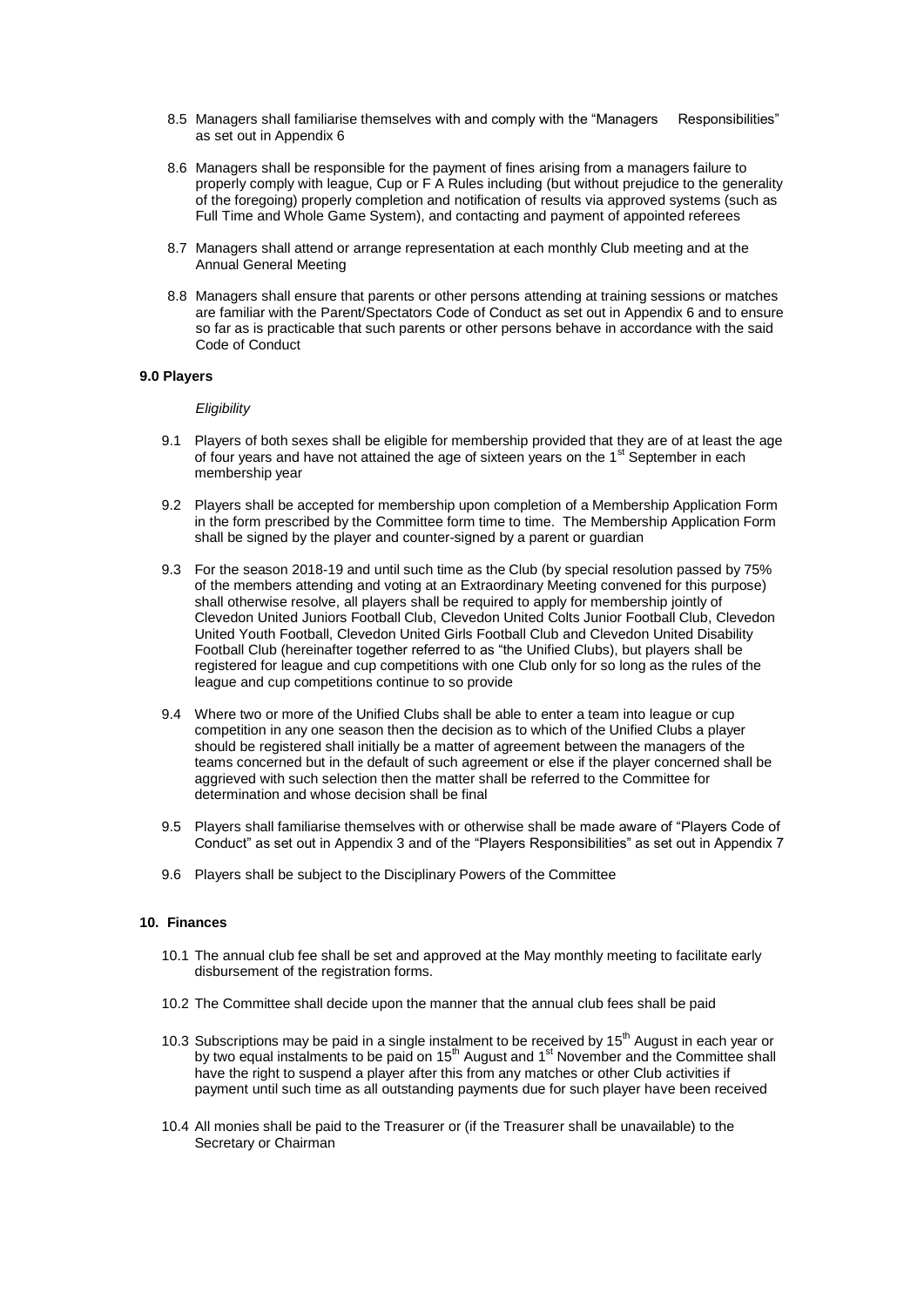- 10.5 All monies held by or on behalf of the Club shall be held in accounts requiring the signature of at lease two signatories comprising of the Chairman, Secretary, Treasurer and such other members of the Committee as the Club shall resolve at the Annual General Meeting
- 10.6 Unless the Committee shall otherwise authorise all monies received by a manager on behalf of the Club (including sponsorship monies or donations) shall be paid to the Treasurer and all purchases ( including kit, training equipment or otherwise) shall be made through the Committee

## **11 General**

- 11.1 All managers assistant managers and coaches shall be familiar with and observe the F A Code of Practice and the F A Coaches Association Codes of Practice in addition to the Codes of Practice contained in the Appendices to these rules
- 11.2 All Managers, Parent Members, players and Committee members must observe and respect the Codes of Practice as set out in the Appendices hereto insofar as they relate to them and to further observe adopt and practice the Clubs Child Protection and Equal Opportunities policies
- 11.3 The Club's main colours shall comprise of red shirts, black shorts and black socks. The Club's secondary colours for each team shall be such colours as shall be approved by the Committee
- 11.4 The Club shall each season enter the Woodspring Junior League and all Cup competitions associated with the said league together with all County Competitions for which each team shall be eligible to enter including Tesco Cup (under 13) Lewin Cup (under 14) County Cup (Under 16) and Somerset & Bristol Girls Leagues and any league and county cup competitions. No manager shall enter a team in any other competition without the consent of the Committee.

#### **12 Alteration of Rules**

- 12.1 Any alteration of the Rules must be made at the Annual General Meeting or at an Extraordinary General Meeting convened for that purpose and of which at least 14 days notice of the proposed rule amendment must be given all Full Members
- 12.2 Subject to the provisions of clause 11.3, rule amendments may be effected by a majority of Full Members attending and voting
- 12.3 The following rules shall be amended only upon a resolution approved by 75% of the Full Members attending and voting: Rule 2, Rule 3, Rule 7.2, Rule 9.5, Rule 9.6, Rule 10.3, Rule 11.1 , Rule 12.

#### **13 Meetings**

- 13.1 Club shall hold an Annual General Meeting (or "AGM") in each year between the  $10^{th}$  May and 31<sup>st</sup> July as determined by the Committee
- 13.2 The Committee may also convene meetings (Extra-ordinary General Meetings or "EGM") at its own discretion subject to giving all Full Members at least 14 days notice thereof
- 13.3 The Secretary shall also convene an EGM upon the written request of at least five Full Members provided that such request shall set out the reason for convening such meeting, the resolutions(s) upon which the Club will be required to decide and any matters that are intended to be raised. The Secretary circulate the contents of the written request when serving notice of the EGM to the Full Members
- 13.4 All Full Members (including the Chairman) shall be entitled to one vote each upon a show of hands unless 75% of the Full Members attending shall require that the vote be taken by secret ballot. In the event of a tie the Chairman shall be allowed to cast a further (casting) vote.
- 13.5 The AGM and each EGM shall be chaired by the Chairman or in default by the vice-Chairman but otherwise the Chairman shall be chosen by the majority of those Full Members attending the relevant meeting upon a majority vote.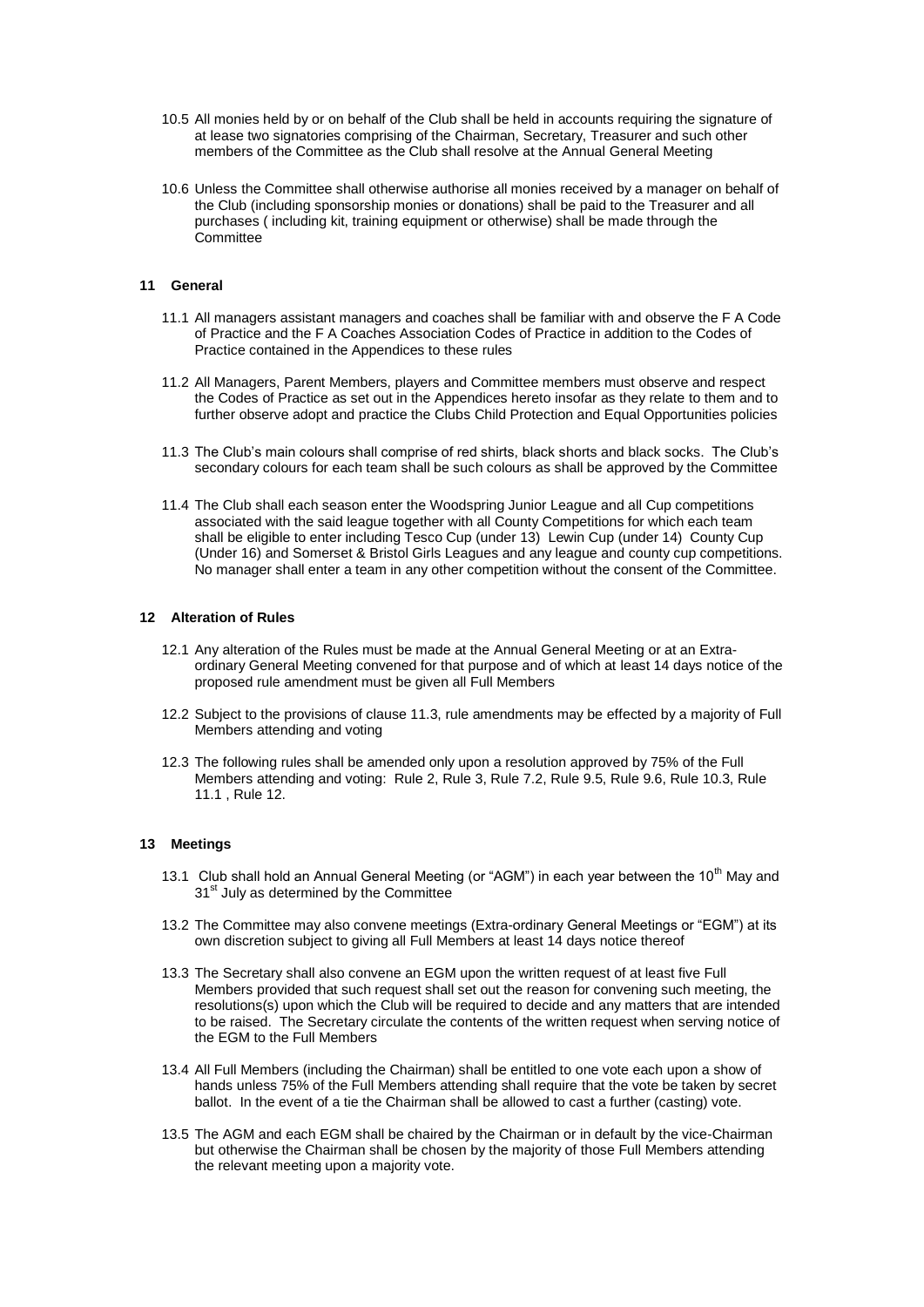## **14 Dissolution**

- 14.1 The Club shall be voluntarily dissolved only by a Special Resolution at a Special Meeting convened specifically for the purpose and of which at least 28 days notice has been given to all Full Members of the Club and shall be passed on approval by 80% of the Full Members attending and voting
- 14.2 Any member shall be entitled to require a statement of his/her arguments (whether for or against the resolution) to be circulated to all Full Members at least seven days before the Special Meeting (subject to such member indemnifying the Club against the postage or other costs incurred in so circulating such statement)
- 14.3 In the event that such resolution is passed then the Club shall forthwith cease to carry out its activities and the Committee shall forthwith call in and so far as possible realise the assets of the Club and to repay all outstanding debts and liabilities. Any surplus funds shall be distributed as follows:
	- (a) if the Club shall be constituted as a Registered Charity as at the date of dissolution then the surplus assets of the Club shall be distributed in accordance with the provisions of the Charities Act and the direction of the Charity Commissioners thereunder
	- (b) if the Club shall not be constituted as a Registered Charity as at the date of dissolution then the surplus assets of the Club shall be paid to such Charitable Organization(s) as the Committee shall in its sole discretion determine pursues objects similar to the Object of the Club under clause 2 hereof
- 14.4 The Club shall not be required to distribute any funds for so long as any one or more of the Full Members and/or Committee Members shall retain any personal liability under any contracts, leases or other arrangements authorised by and entered into on behalf of the Club

## **APPENDIX 1**

## **CLUB CODE OF CONDUCT**

- 1. All games must be played in accordance with the current laws of Association Football and must follow the league rules to which any team is connected.
- 2. For teams not in any league i.e. Under 6's, 7's and 8's no overage player shall participate in any fixture that would contravene league age requirements.
- 3. ALL games (except for pre-determined league fixtures) must be booked with the Fixtures/Results Secretary.
- 4. ALL PLAYERS, SPECTATORS AND OFFICIALS are expected to conduct themselves in a responsible and sporting manner.
- 5. If any PLAYER, SPECTATOR or OFFICIAL is disciplined before, during or after a match the Club has the power to investigate the matter fully and take any action they feel necessary.
- 6. PLAYERS, SPECTATORS and OFFICIALS will be personally responsible for the payment of any fines incurred as a result of being disciplined, cautioned or sent off.
- 7. Those involved with the club at every level, and whether a player, coach, manager or committee member have a responsibility beyond adhering to the law, to act in a manner which maintains the highest standards of integrity, and to maintain the high reputation of the game.

To do this the club must follow these guidelines.

1. The club will NOT accept the use of violence, either verbal or physical by ANYONE involved in the game.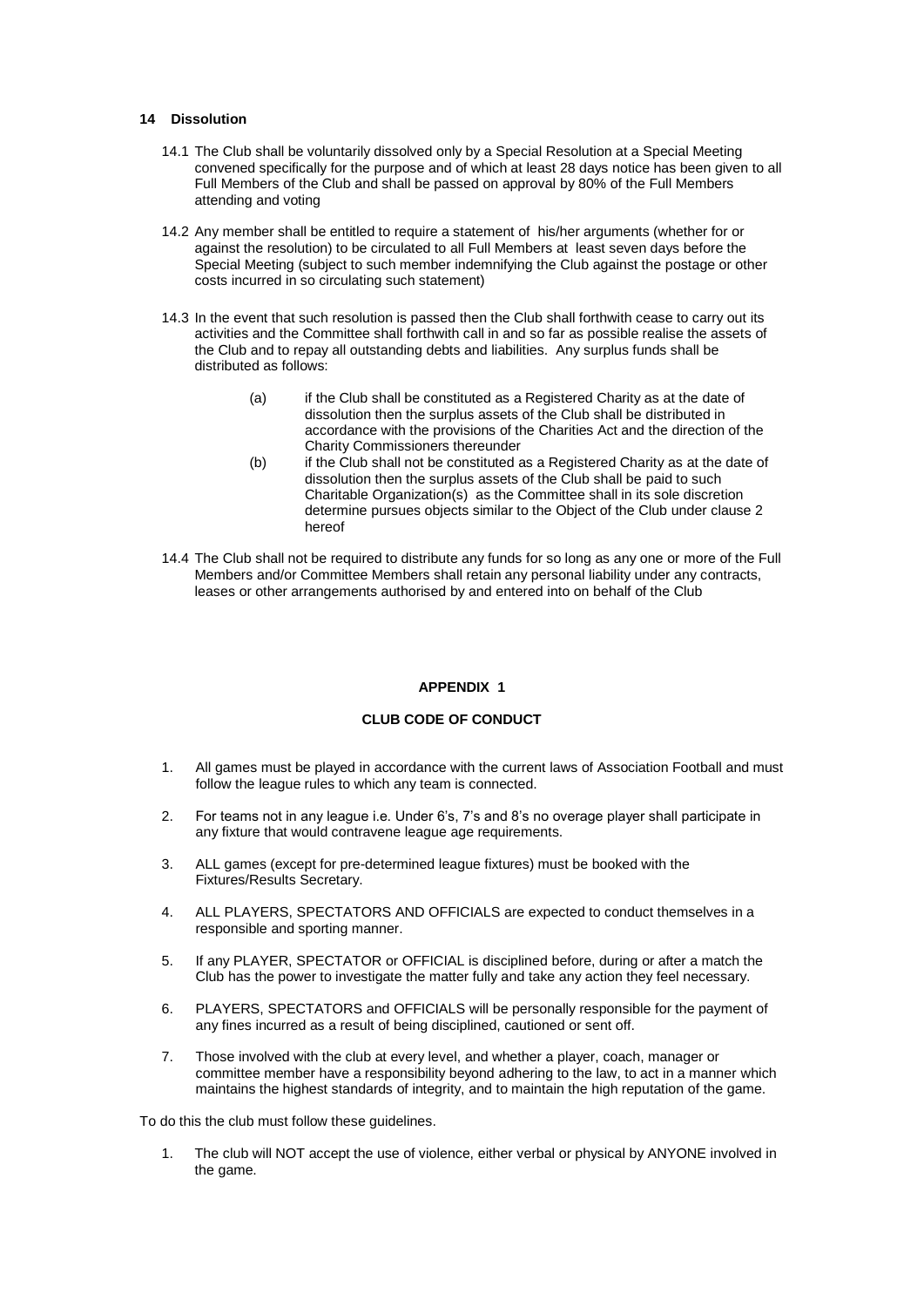- 2. The club promotes equality without exception and will promote measures to prevent it from being expressed in any form.
- 3. The club plays a large part within the community and does have an influence over young people. Setting a positive example to them must be considered vital at all times.
- 4. Respect for all involved in the game is of great importance whether it be individuals from our club, another club, match officials or spectators.
- 5. The club will NOT accept improper practise from anyone, at any level.
- 6. The club is committed to fairness in it's dealings with all involved in the game, and to the principle of playing to win which is consistent with Fair Play.

## **APPENDIX 2**

## **MANAGERS/COACHES CODE OF CONDUCT**

Playing any sport or game should be fun for children and if the following points are followed we should be helping our children to enjoy their time with us.

All managers and coaches MUST:

- 1. Make the safety and well-being of each player of paramount importance.
- 2. Show a high standard of behaviour at all times.
- 3. Not tolerate or use inappropriate language.
- 4. Respect and treat equally every individual, regardless of their ability.
- 5. Take in to account when planning activities, the age, experience and ability of the players.
- 6. Encourage and guide players to accept responsibility for their own performance and behaviour.
- 7. Adhere to the Laws and Rules of the game.
- 8. Teach the Laws of the game, promote fair play and teach the players to accept defeat as well as victory.

## **APPENDIX 3**

## **PLAYERS CODE OF CONDUCT**

Football is a sport to be enjoyed, but as with all sports there are some points that all players must follow.

Each player should:

- 1. Accept any decision given by an official without showing dissent.
- 2. Be respectful at all times to match officials.
- 3. Show respect to the opposition at all times, regardless of match results.
- 4. Show due respect towards all officials which are to include not only the referee and their own teams officials but also that of the opposition.
- 5. Avoid any form of bad sportsmanship before, during or after any match.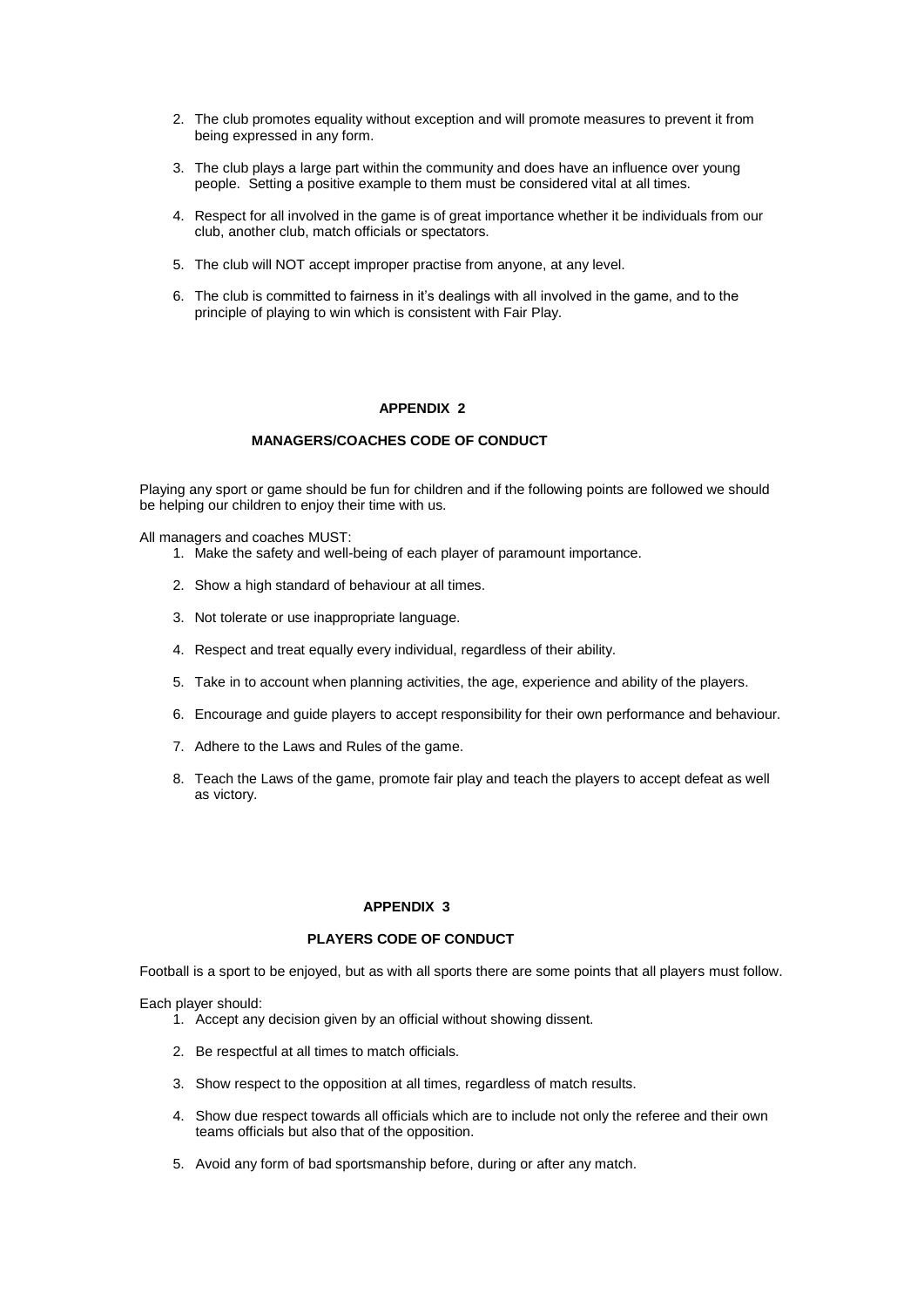- 6. Be respectful to all supporters of both teams.
- 7. Know and play by the Laws and Rules of the game.
- 8. Accept defeat in the same manner as victory.
- 9. Not apply any technique which they know to be banned.
- 10. Never swear, or use inappropriate language.
- 11. Be considerate of team members both on and off the pitch.
- 12. Avoid any form of time wasting.
- 13. Set a good example to all others.
- 14. Always have regard for the best interests of the game.
- 15. Play in a manner consistent with 'Fair Play'.

#### **APPENDIX 4**

#### **PARENTS/SPECTATORS CODE OF CONDUCT**

As a club we have a duty to our players, to protect them from inappropriate behaviour and language and to encourage their enjoyment of the game. All children play football because of the love of the game, and thrive on achievement whether it be as a team or individually. As spectators we can all help to reinforce their belief in themselves with positive encouragement.

All parents/spectators should:

- 1. Respect the referee and his decisions.
- 2. Avoid coaching any child during a game.
- 3. Be respectful of opposition players, officials and spectators.
- 4. Applaud the opposition as well as your own team.
- 5. Be encouraging to every player, not only the more talented.
- 6. Encourage the children to accept defeat gracefully.

Parents/Spectators are reminded that a referee can caution you or indeed insist you leave the perimeter of the ground if he feels you have committed an offence. If this were to happen a fine would be imposed by the governing body, for which the individual will be responsible.

#### **APPENDIX 5**

#### **CLUB OFFICIALS' CODE OF CONDUCT**

Club officials must respect that, regardless of the desire to participate in the management and coaching of any particular team(s) and to task of decision-making and team selections, the manager has willingly volunteered to assume the responsibilities of management and the manager retains the right to retain sole responsibility or to share those responsibilities to such extent as he considers appropriate (subject to the Rules of the Club)

Club Officials are also expected to:

- 1. Set a positive example to all other persons involved in Club activities (whether they be players, supporters, fellow members, parents, officials or opposing managers, players and officials)
- 2. Not to encourage any form of gamesmanship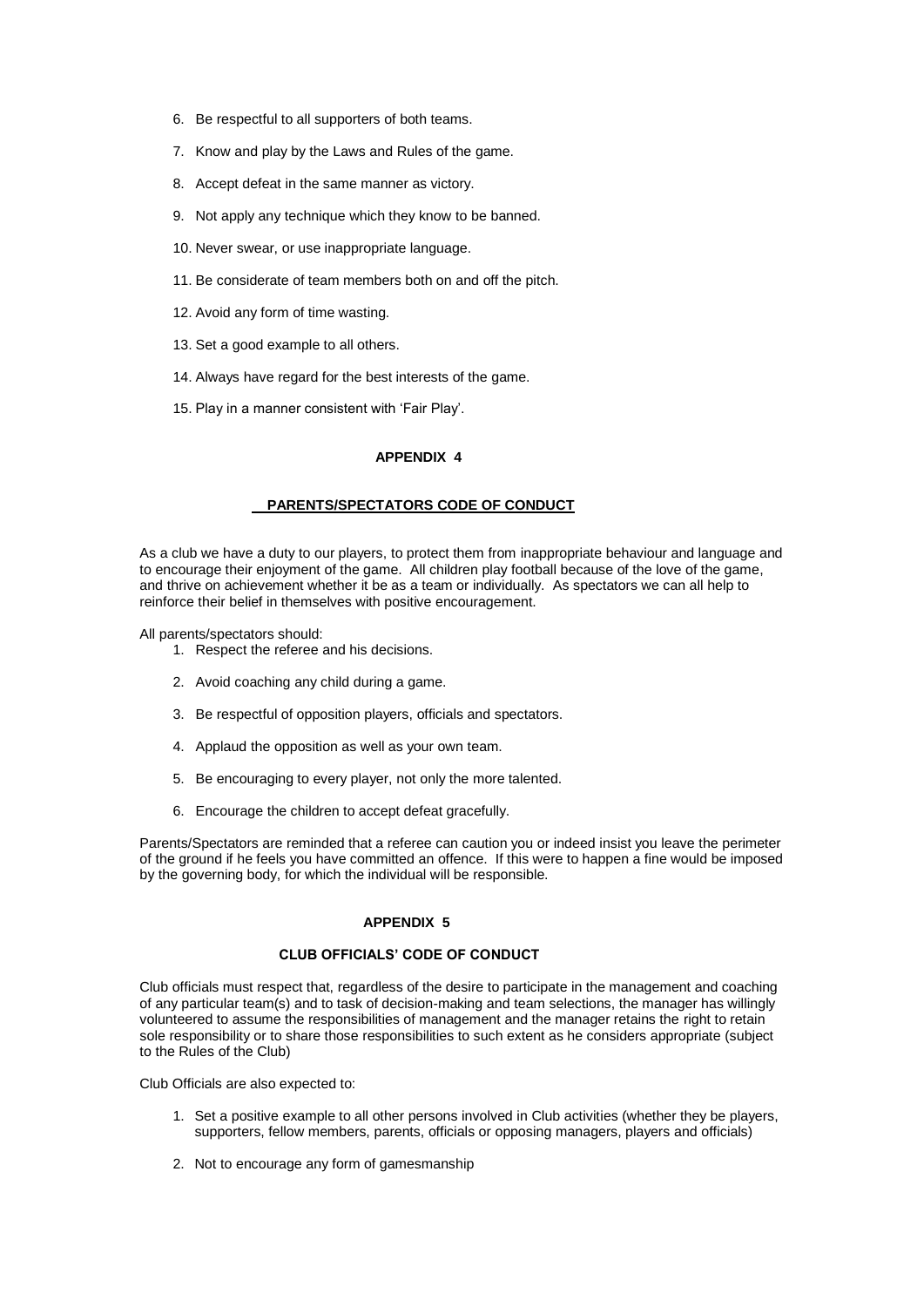- 3. Not to use or tolerate or encourage the use of inappropriate action
- 4. Always show due respect to match officials and to accept decisions without dissent
- 5. Not to try and influence a managers decisions unless advice has been specifically sought
- 6. To endeavour to develop the Club and its teams by way of encouragement and sportsmanship
- 7. Not to show or encourage unsporting behaviour
- 8. Practice and promote the Clubs Ethics, Opportunities and anti-Discrimination Policies and Child Protection Policy

## **APPENDIX 6**

## **MANGERS' RESPONSIBLITIES**

- 1. Each manager shall be responsible for the conduct of all his players before during and after each match
- 2. The manager is responsible to collect all fees due to the Club by each player
- 3. The manager shall ensure the fees for all match officials are paid immediately following each match where those fees are the responsibilities of the Club to pay
- 4. The manager shall properly complete and deliver to the Club Secretary or such other Official as may be designated from time to time all match cards or other necessary information as prescribed by league or cup competition rules within 48 hours of completion of each match and to notify the result of the match (whether by email or telephone) by 5 pm on the day of the match
- 5. All cancelled, postponed or abandoned matches must be reported to the Club Results Secretary or (if not available) Club Chairman immediately and (in the case of the postponement of home matches) must also immediately notify the League Secretary, appointed referee and manger of the opposing team
- 6. The manager must ensure that referees appointed to home matches are contacted in within the times prescribed by the rules of the relevant league or cup competition

## **APPENDIX 7**

## **PLAYERS' RESPONSIBILITIES**

- 1. Although the Club will provide players with playing kit, each player must provide his own boots and shin pads. Shin pads must be worn in all matches and in training sessions
- 2. No jewellery or watches are to be worn during matches or training sessions
- 3. Players must pay subscriptions at the required times
- 4. Registration fees must be paid no later that  $30<sup>th</sup>$  September in the season to which they relate
- 5. Players must at all time be respectful to their manager, coaches, Club officials, fellow members and players, match officials, opponents and opposing Club officials
- 6. Players must refrain from showing dissent, recognising that a referee will not change his mind and that dissent serves only to damage a player's concentration and increase the likelihood of resultant error
- 7. Players must recognise that the represent the Club not only at all events with the Club is associated but also at all other times when they maybe associated with the Club (eg when